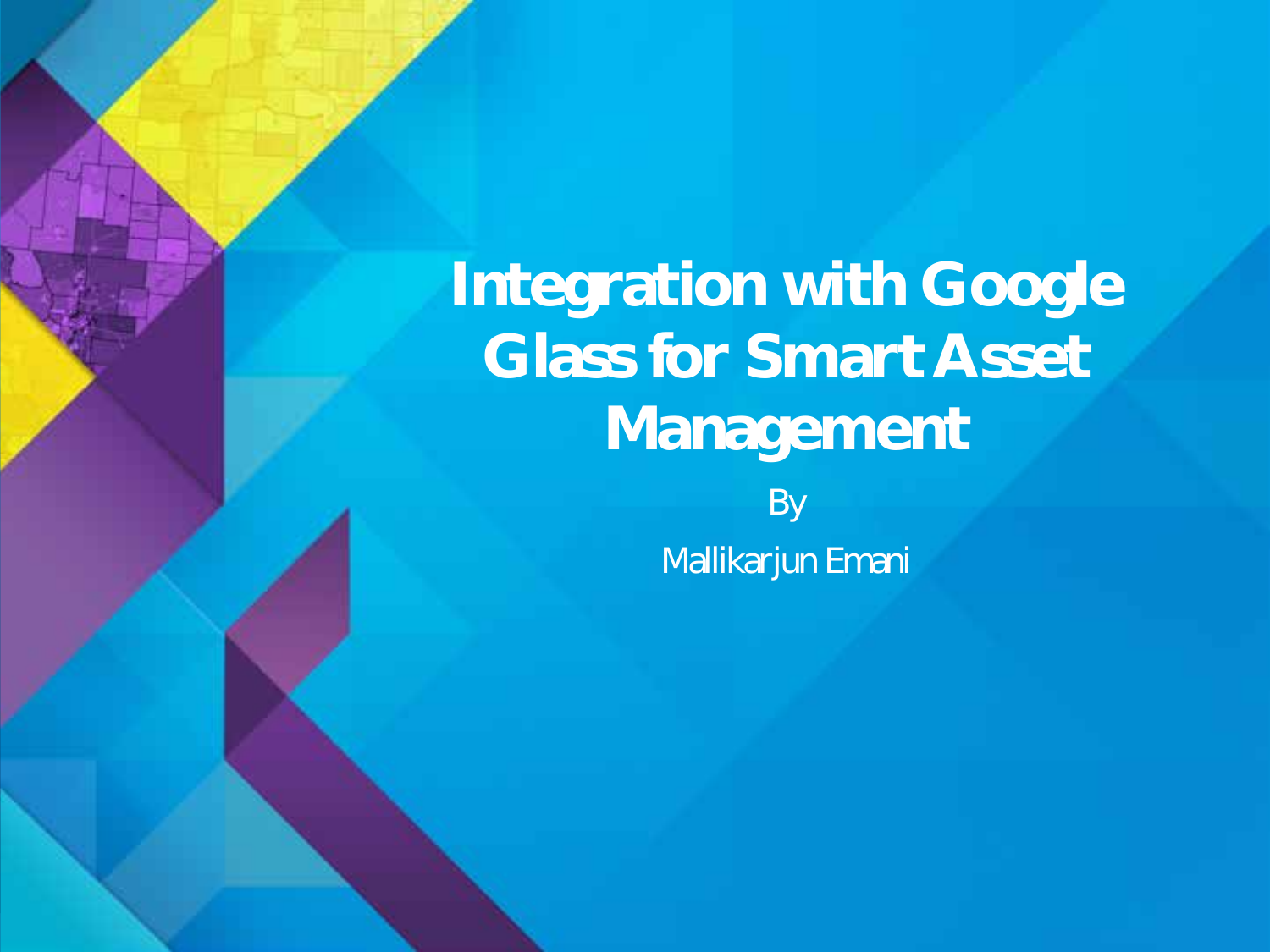#### **Abstract**

- **All the assets in the distribution network needs preventive maintenance and better management techniques.**
- **The world is moving to Mobile first technologies and by using Google Glass along with ArcGIS Server and ArcGIS Online will enable to cater a lot of information to the technician where ever needed with minimal interaction with the system.**
- **This kind of integration mechanism helps technicians to work more effectively with the information in hand.**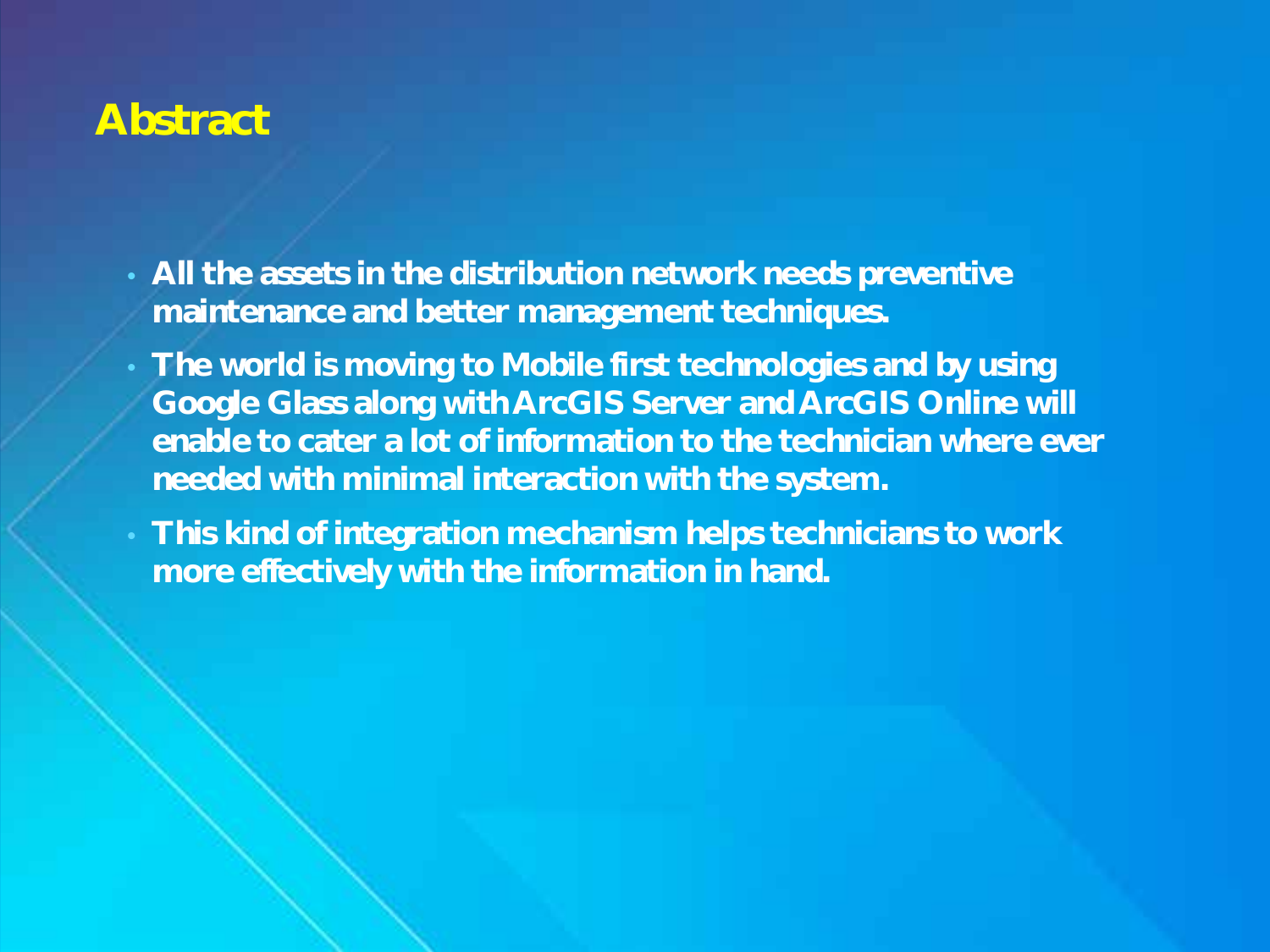#### **Goal of Integration**







# Efficient Asset Network Emcient Asset Ivetwork | 2008 Crew Safety



#### Efficient Asset History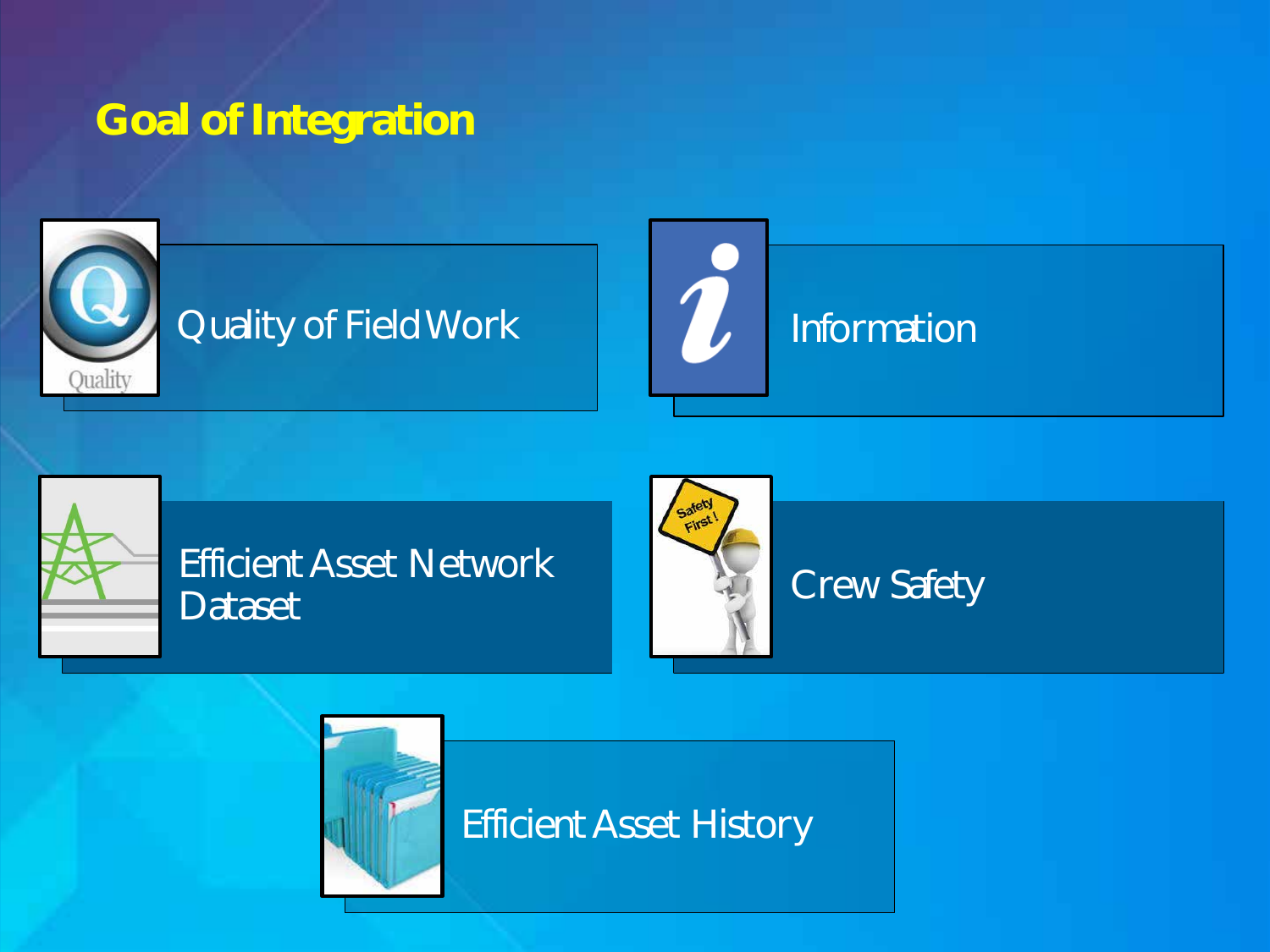# **Improved Quality of Field Work**

- Asset Information
- Previous Maintenance **History**
- Maintenance Steps
- Previous Faults and fixes

# **Notes**

Enables users to see a list of instructions in the form of cards that needs to be followed to ensure proper functioning of equipments



1888<sub>RP</sub>

Enables field engineers to view instructional/guidance videos and collaborate with SMEs for carrying out maintenance **activities** 

Videos

Displays real time graphs about commercial availability, outages, equipment history etc. of various equipment's/assets

Asset **Metrics** 

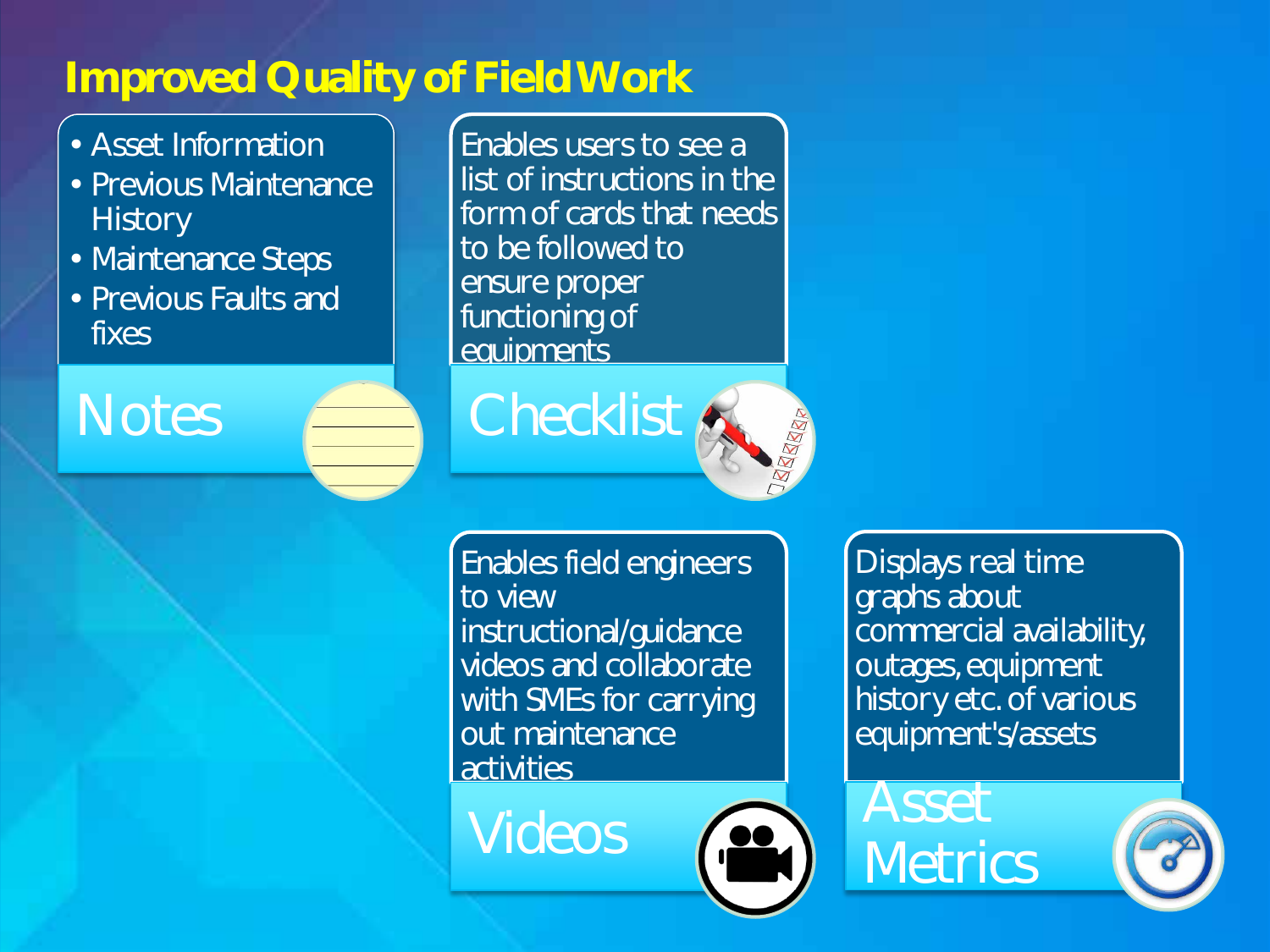#### **Improved Information**

- **Driving directions**
- **Plot N/W dataset in Camera view to review Asset Dataset**
- **Other field user notifications**
- **WO notifications**
- **Track data like** 
	- **Route time**
	- **Time spent at site**
	- **Overtime etc. using Geo Fencing**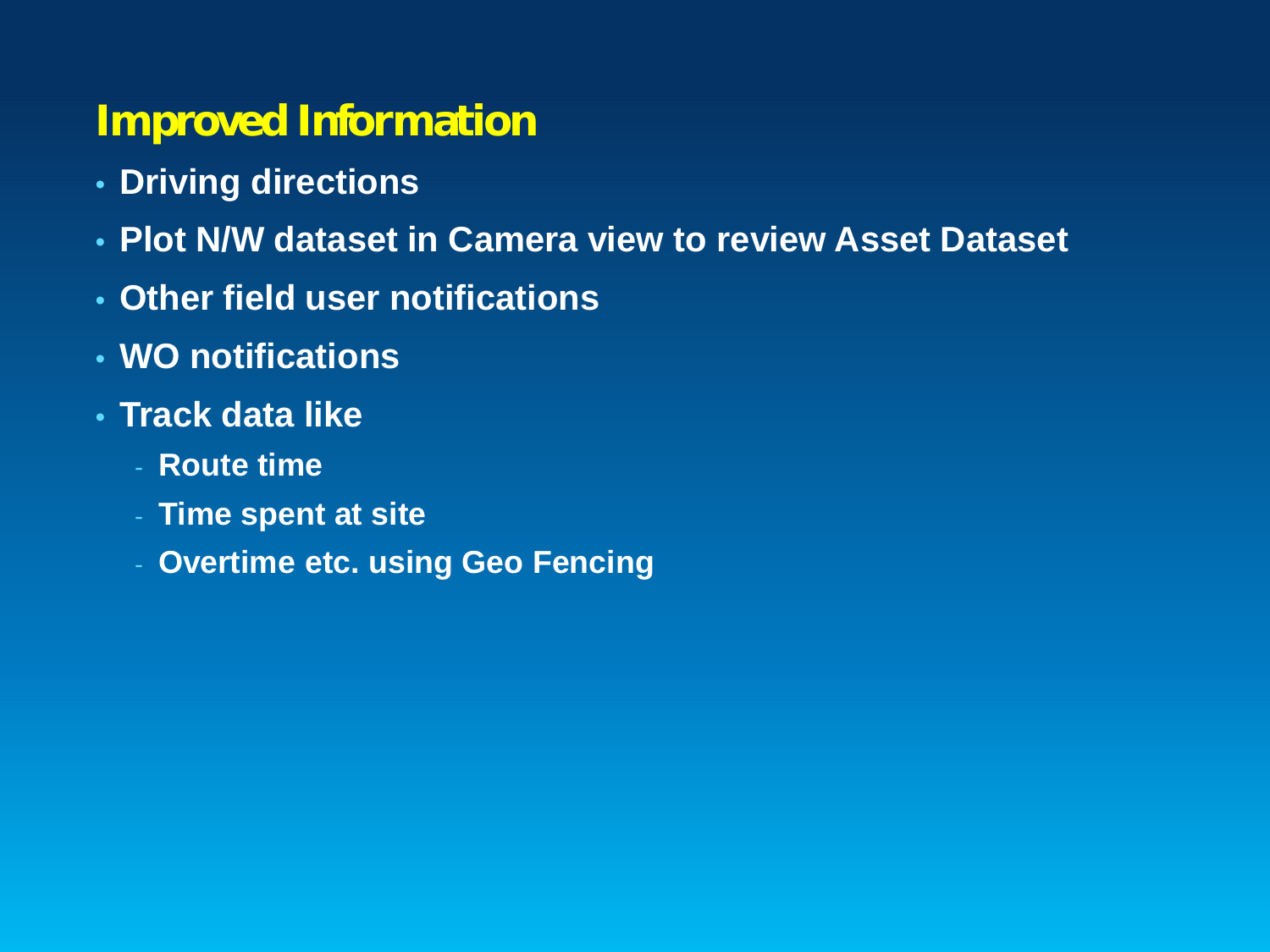#### **Improved Asset Network Dataset**

Not only the assets in the distribution network needs maintenance but the GIS datasets needs to be updated based on the maintenance work carried out the technicians. If an asset is replaced from the distribution network with a new upgraded one, the information has to be updated in the GIS dataset for better network tracing capabilities and to provide better data to the technicians in field.

• **Tools like Map Change request can be integrated with Glass to provide change in the information of an asset about** - **Asset Misplaced** - **Incorrect Attribute** - **Missing Asset to the GIS team to recheck the asset in the network dataset.** • **GIS team validates the network dataset and updates the following changes to the dataset with the real time data provided by technicians during the field survey.** Field **Survey Notify Change Validate** NW Dataset **Update Network Dataset**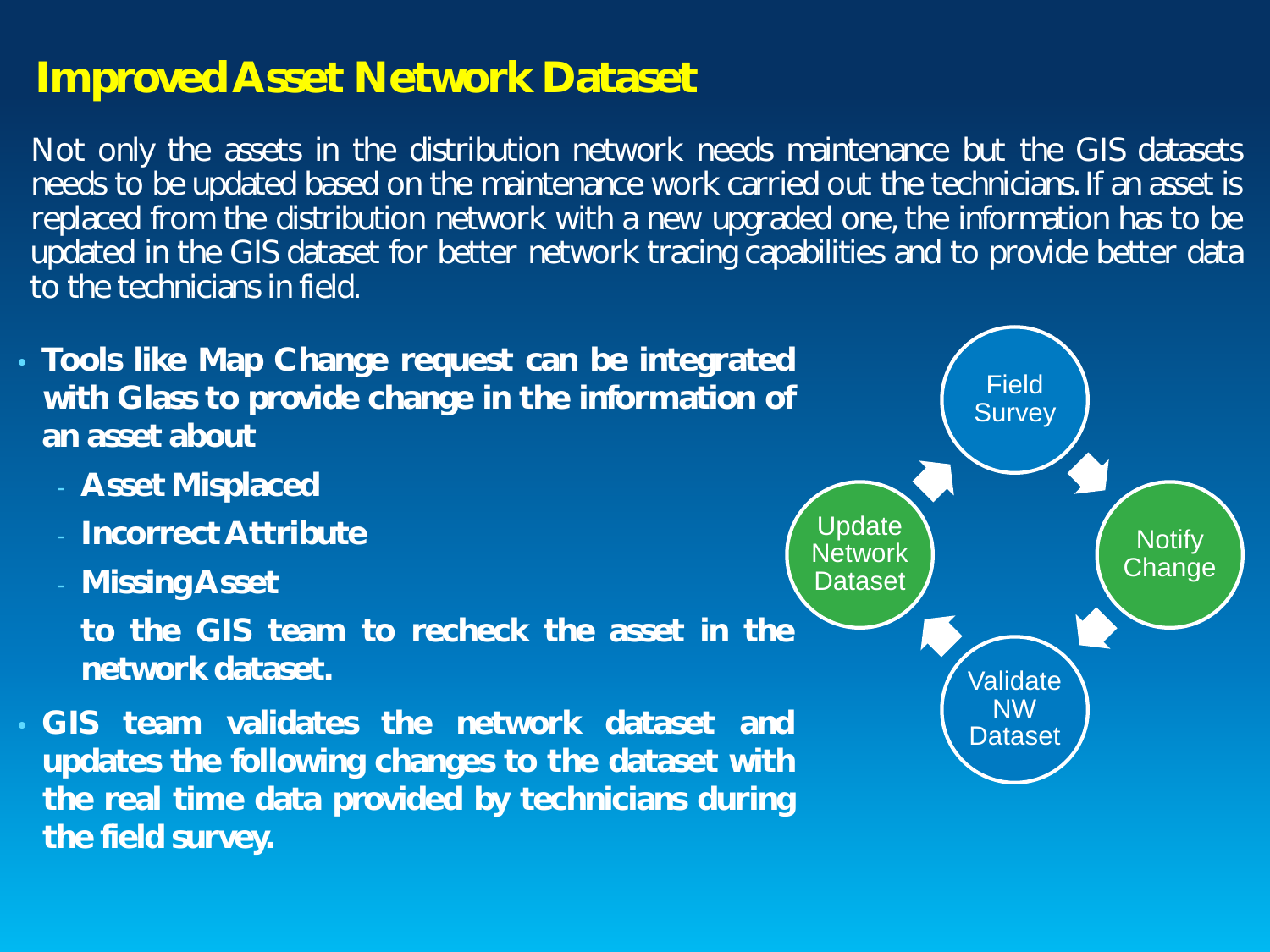#### **Improved Crew Security**

**Crew Security is the major concern to any utility company. Giving real time notifications to crew in the field is highly impossible when there is an emergency situation.**



• ArcGIS tools like Hazard Reporting will help technicians to add a hazards to the network with their location and information of the hazard like

- Type of the Hazard.
- Risk Involved
- Suggested Action
- ArcGIS Hazard Notification tool sends the notifications to the operations team and the field crew who are in the proximity near the hazard.
- Field crew or the operations team can reroute the field crew to the nearest safety location where the risk is less.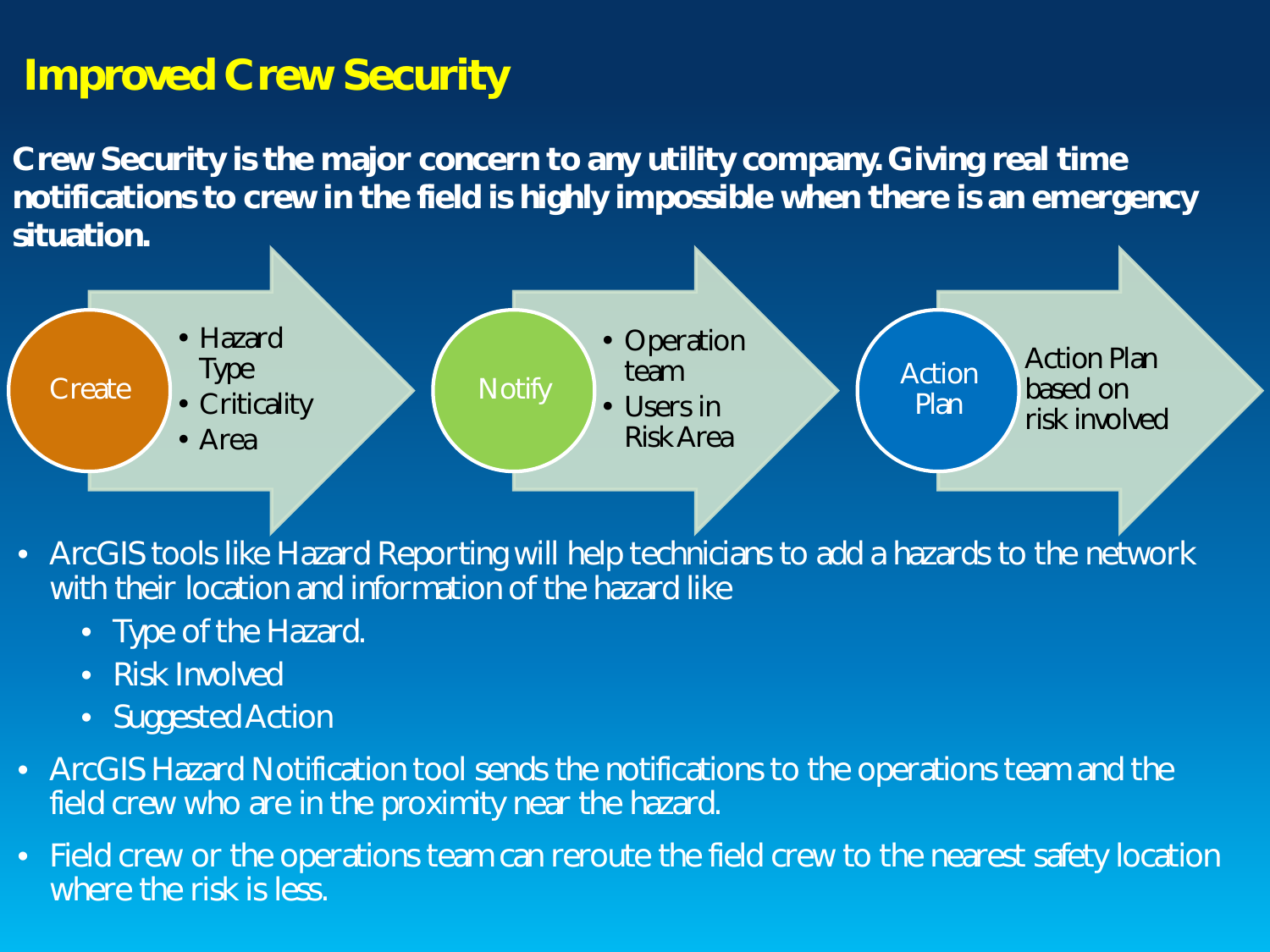# **Improved Asset Information**

- **Information about an asset in the network provided by the field technician can be used by the operational management team for predictive measures like**
	- **When should the next maintenance to take place before Preventive maintenance**
	- **What will be the impact of running an asset at its maximum will give an analysis of when it should be maintained and when to decommission it or when to replace it to avoid unplanned downtimes**

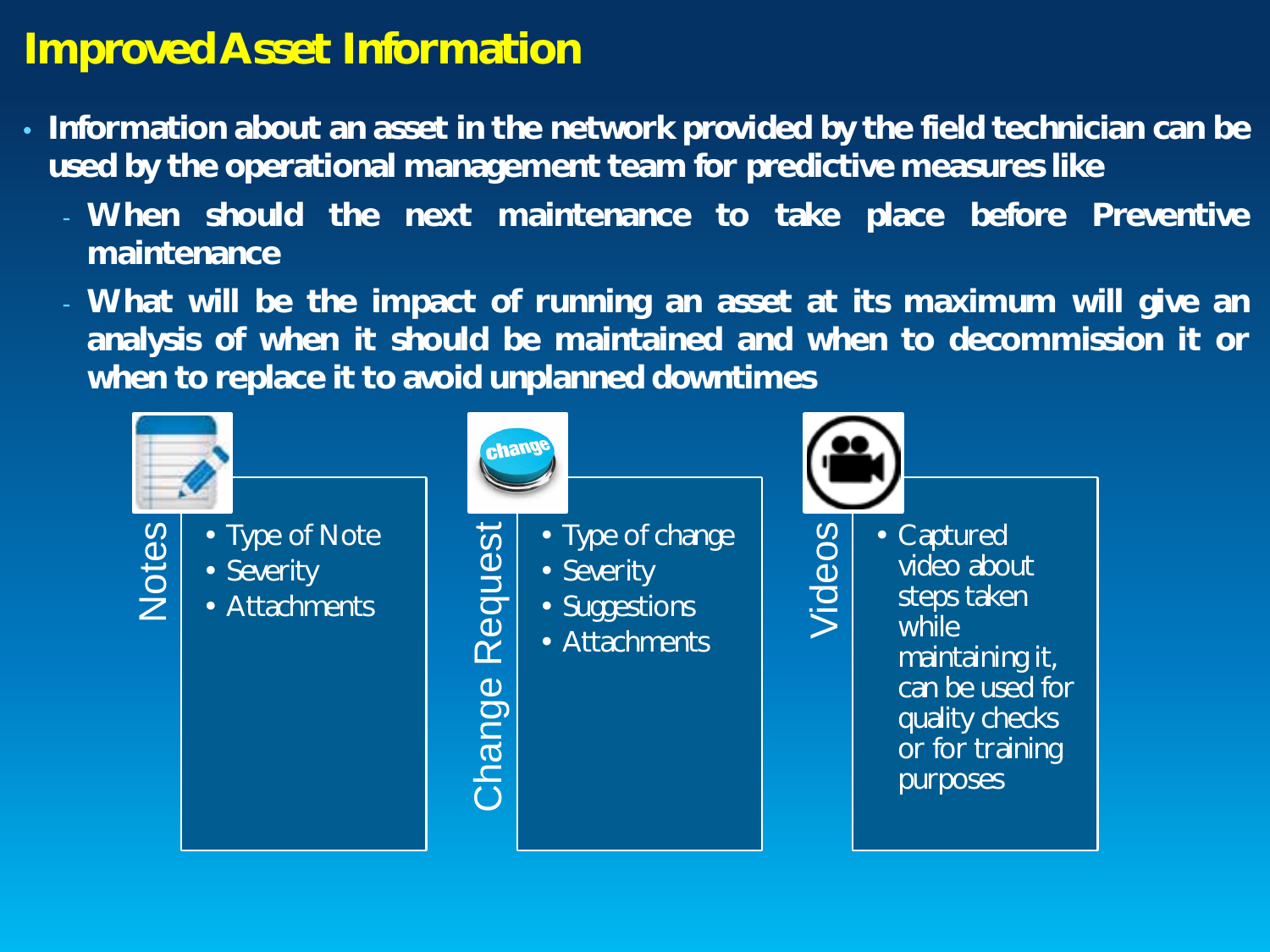### **Advantages to Crew**

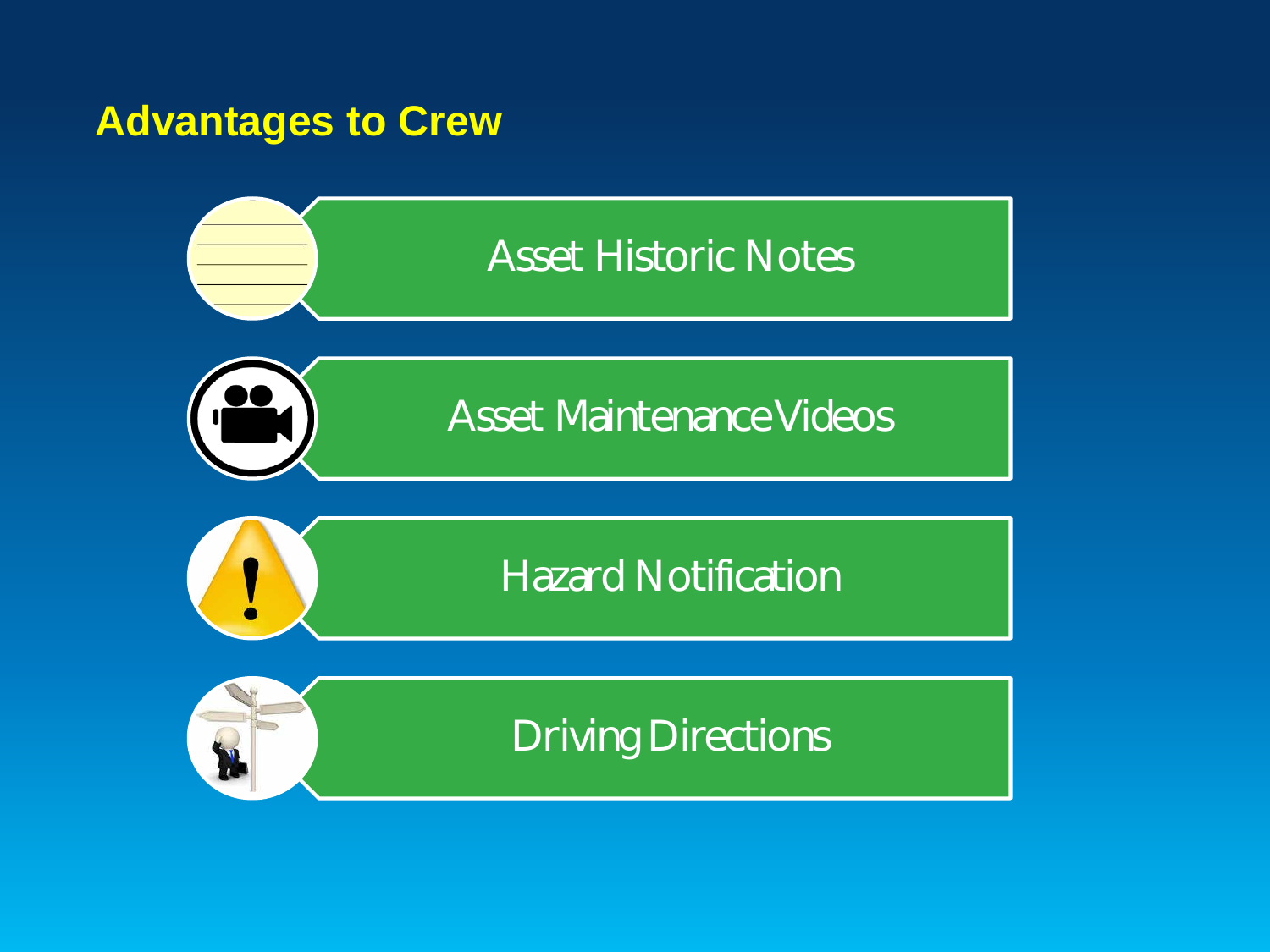# **Advantages to Operational Management**

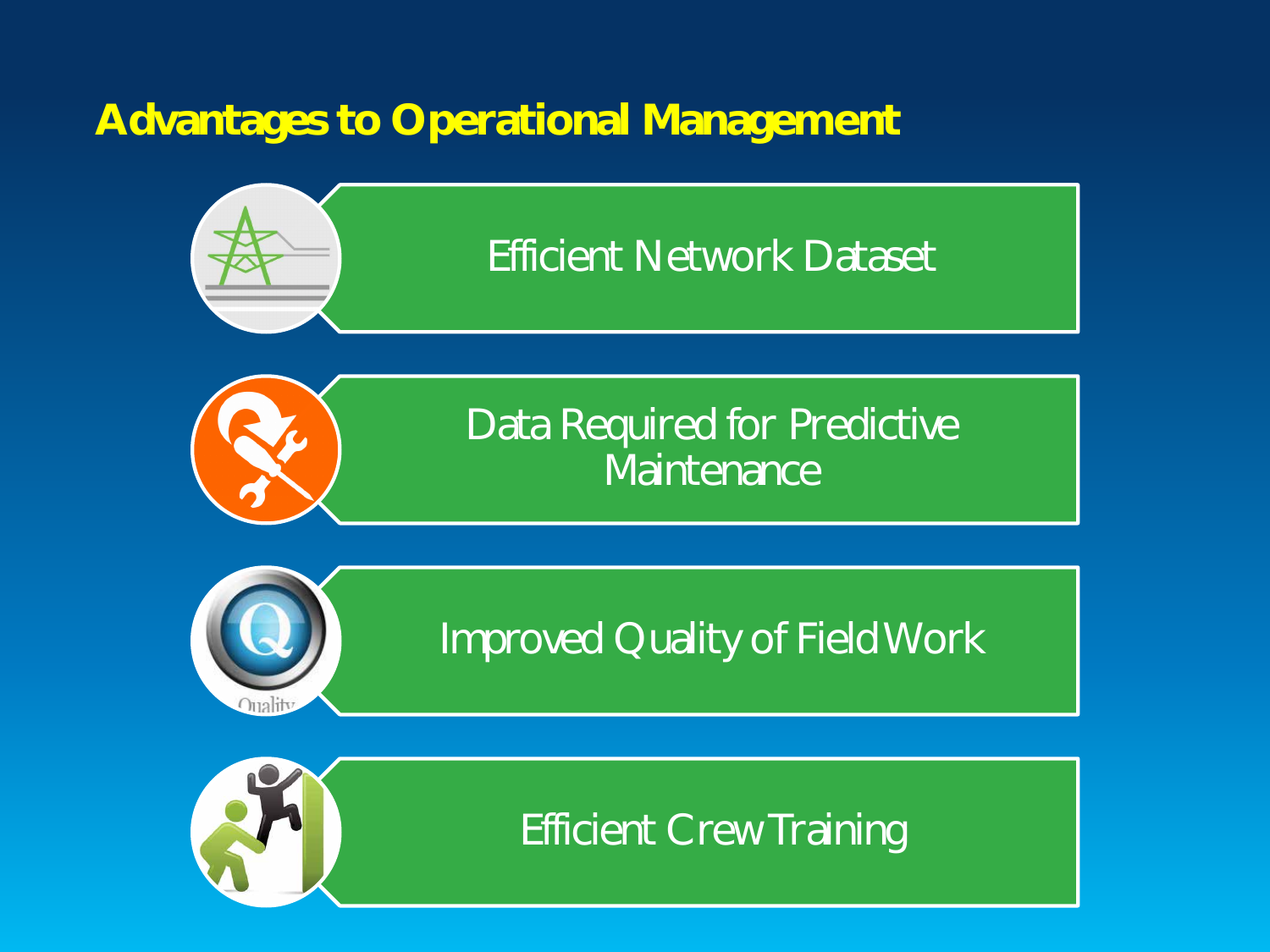